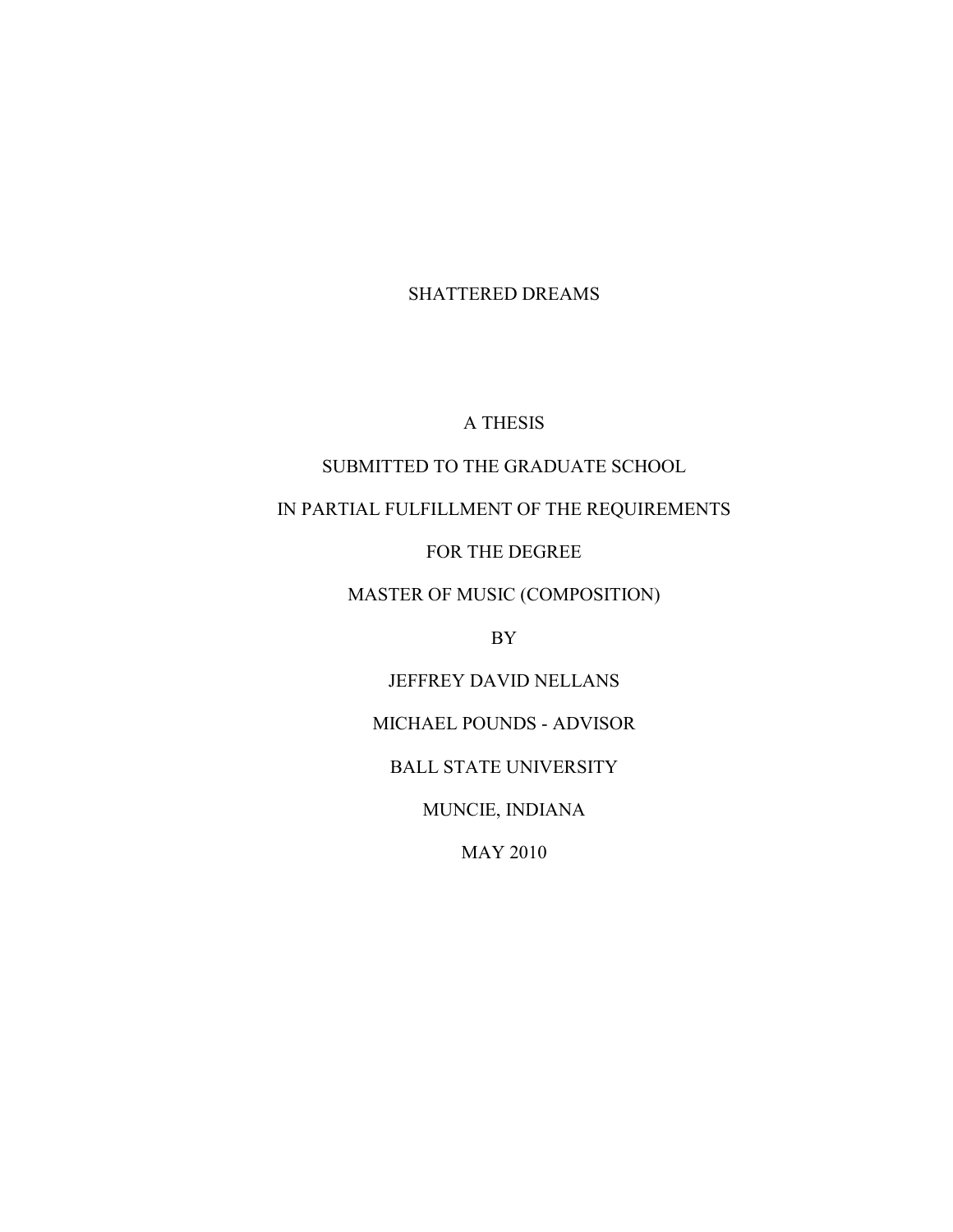# **Shattered Dreams**

Shattered Dreams is an Electro-Acoustic work composed by Jeffrey David Nellans using the techniques of *musique concrète*. Blending the original mid-twentieth century art of capturing natural sounds with a microphone and the modern use of a Digital Audio Workstation (DAW), this piece explores the many possibilities of sound manipulation without the use of pure electronic generated sound. While use of the DAW might be considered as an electronic source, great care was taken to utilize only those processing methods which could be physically achievable. In other words, the DAW was able to be the tape machine, the reverberant chambers, the mixing console, and the storage room for all the audio material. This coalition of devices in such a small package allows for maximum expression without a large expenditure of resources.

In order to fully grasp the foundation of this piece, one must possess a general knowledge of *musique concrète*. In 1948, Pierre Schaeffer and Pierre Henry, both working at the *Club d'Essai* studio at *Radiodiffusion-Télévision Française* (RTF) in Paris, France, utilized their many resources to capture and manipulate the sounds of natural or "concrete" objects. They coined the term "*musique concrète"* and heralded it as the proper way to create new sounds. This was in stark contrast to the German method of building sounds from the ground up using electronic voltage oscillators and static noise generators, which Schaffer and Henry viewed as being too mechanical and nonhumanistic.<sup>1</sup>

 $\overline{a}$ 

<sup>&</sup>lt;sup>1</sup> Wikipedia contributors, "Pierre Schaeffer," Wikipedia, The Free Encyclopedia, http://en.wikipedia.org/w/index.php?title=Pierre\_Schaeffer&oldid=332085116 (accessed December 16, 2009).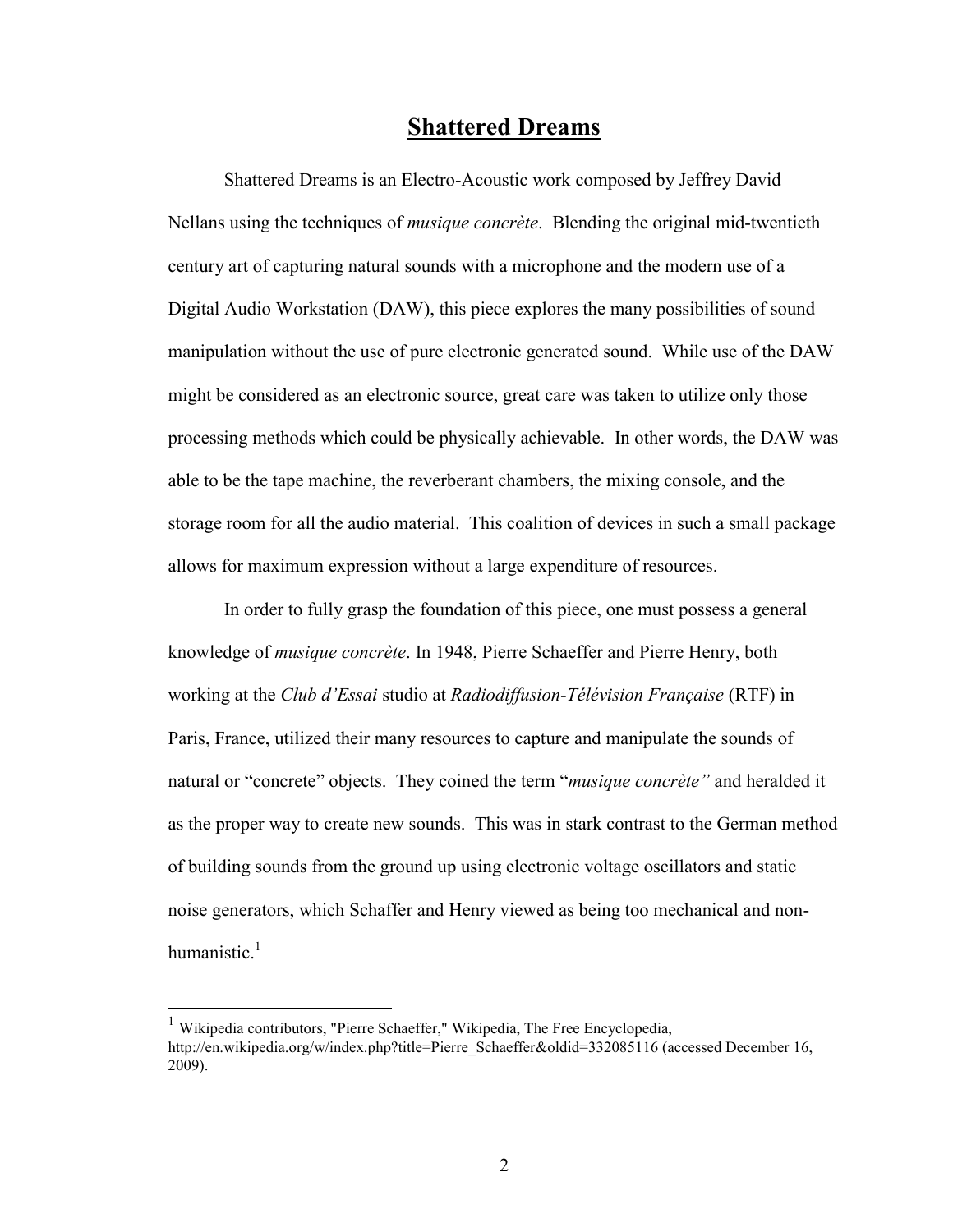The microphone was and is the primary source of sound acquisition.

Manipulation of the sounds could be done in multiple ways. High and low pass filters, as well as  $1/3$  octave filters were used to enhance or remove certain frequencies. Reverberation could be added to a single sound or a blend of sounds. This was accomplished with a metal plate or a group of springs. Tape playback speeds could be made faster or slower, the tape could be played in reverse, or physical loops could be created. The blending of sound was done using a mixing desk, and the output could be sent to a filter, reverberation mechanism, or a recording device. New sounds could also be made by taking tiny splices of tape and connecting them to many other splices. Shellac record players were originally used instead of tape machines, but by the time that tape machines functioned correctly, they were the preferred device.

Schaeffer was a pioneer in his sampling and recording techniques. Despite having been trained as a musician in his childhood, his parents forced him into a career as an engineer. After landing a job in French radio at the RTF, he began tinkering with the phonographs by having them play backwards, faster, slower, and in combination with each other. He went on to assist in developing numerous electronic instruments, including Francois Bayle's Acousmonium and some of the earliest tape machines. Schaeffer founded the *Groupe de Recherche de Musique Concrète* in 1951 at the French Radio Institution. It was here that he was given a fully functional tape recorder and became the first composer to make music using magnetic tape.<sup>2</sup>

 $\overline{a}$ 

 $2$  Wikipedia contributors, "Pierre Schaeffer,"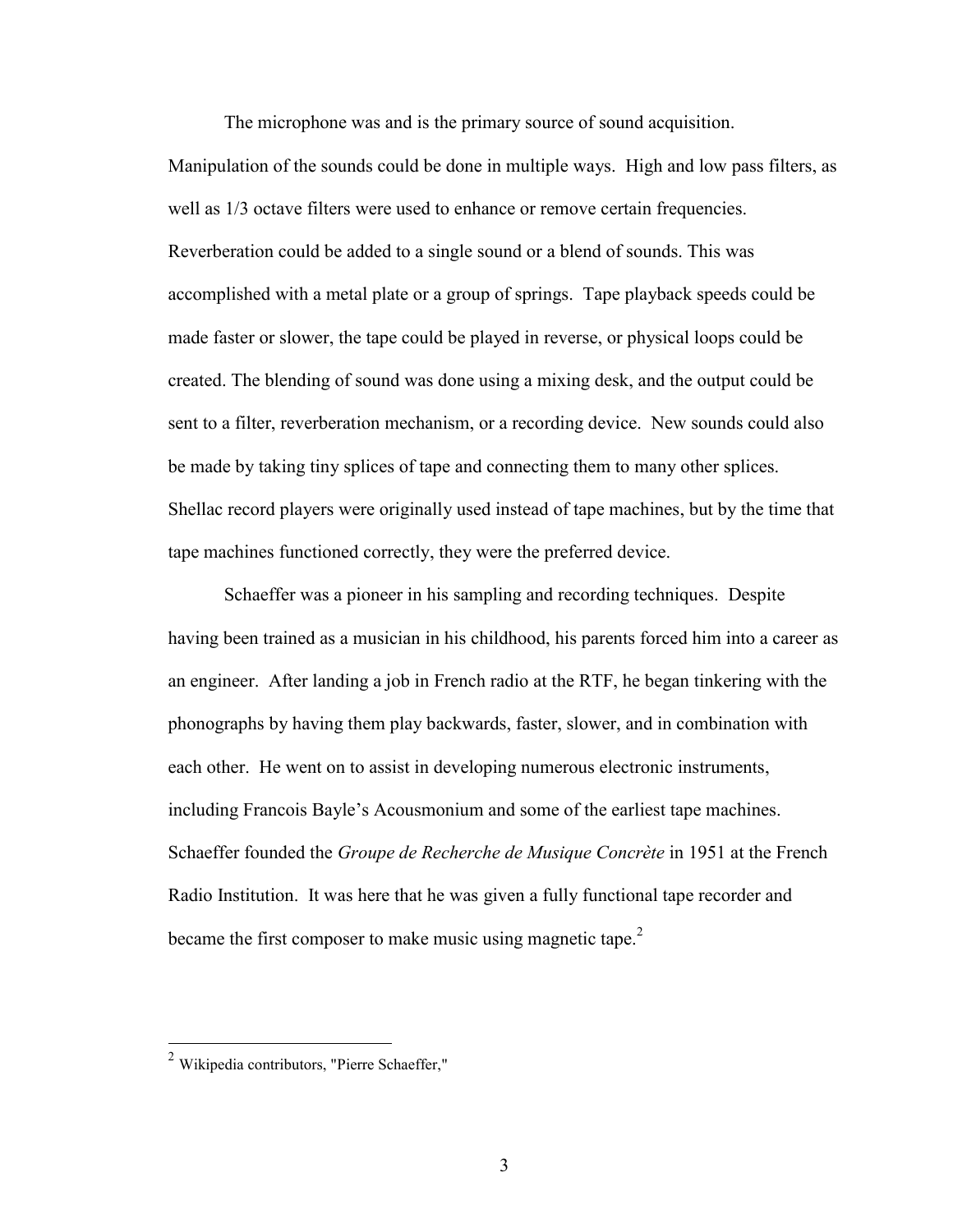Percussionist-composer Pierre Henry was better known in the art of composition. In 1950, he wrote *Symphonie pour un home seal* in cooperation with Schaeffer. He is also the composer for the 1952 short film *Astrologie ou le miroir de la vie,* containing the first *musique concrète* to appear in a commercial film. Henry is best known for his 1967 album, *Messe pour le temps present*, which includes the song *Psyche Rock.* The concepts of *musique concrète,* originally devised by Schaeffer and Henry, undoubtedly had a significant impact on this thesis, for it was always this strict adherence to the natural creation and manipulation of sounds that underlie all decisions made in this work.<sup>3</sup>

The ecological composer R. Murray Schafer and his *World Soundscape Project,* along with Barry Truax, are also influences in this thesis. By recording sounds of nonhuman-inhabited areas, they took what might be looked at as "found art" and made it recognized as music in its own right. Hildegard Westerkamp (*Beneath the Forest Floor)*, is another example of a composer who looks at the naturally occurring sounds in life as music. While *Shattered Dreams* goes far beyond the simplicity of a natural outdoor setting, the style and techniques of these three have heavily influenced other works by Nellans.

Steve Reich's *Come out* helped shape several moments in this piece by illustrating the effects of two identical sounds slowly drifting apart. This technique shows the influence of minimalism. Without paying close to attention to the minute details of slowly changing sound structures, some music would be perceived as unmusical noise. Jonty Harrison's *Klang* and *Hot Air*, along with Michael Pounds' *Blowout (expanded)* are

 $\overline{a}$ 

<sup>&</sup>lt;sup>3</sup> Wikipedia contributors, "Pierre Schaeffer," Wikipedia, The Free Encyclopedia, http://en.wikipedia.org/w/index.php?title=Pierre\_Schaeffer&oldid=332085116 (accessed December 16, 2009).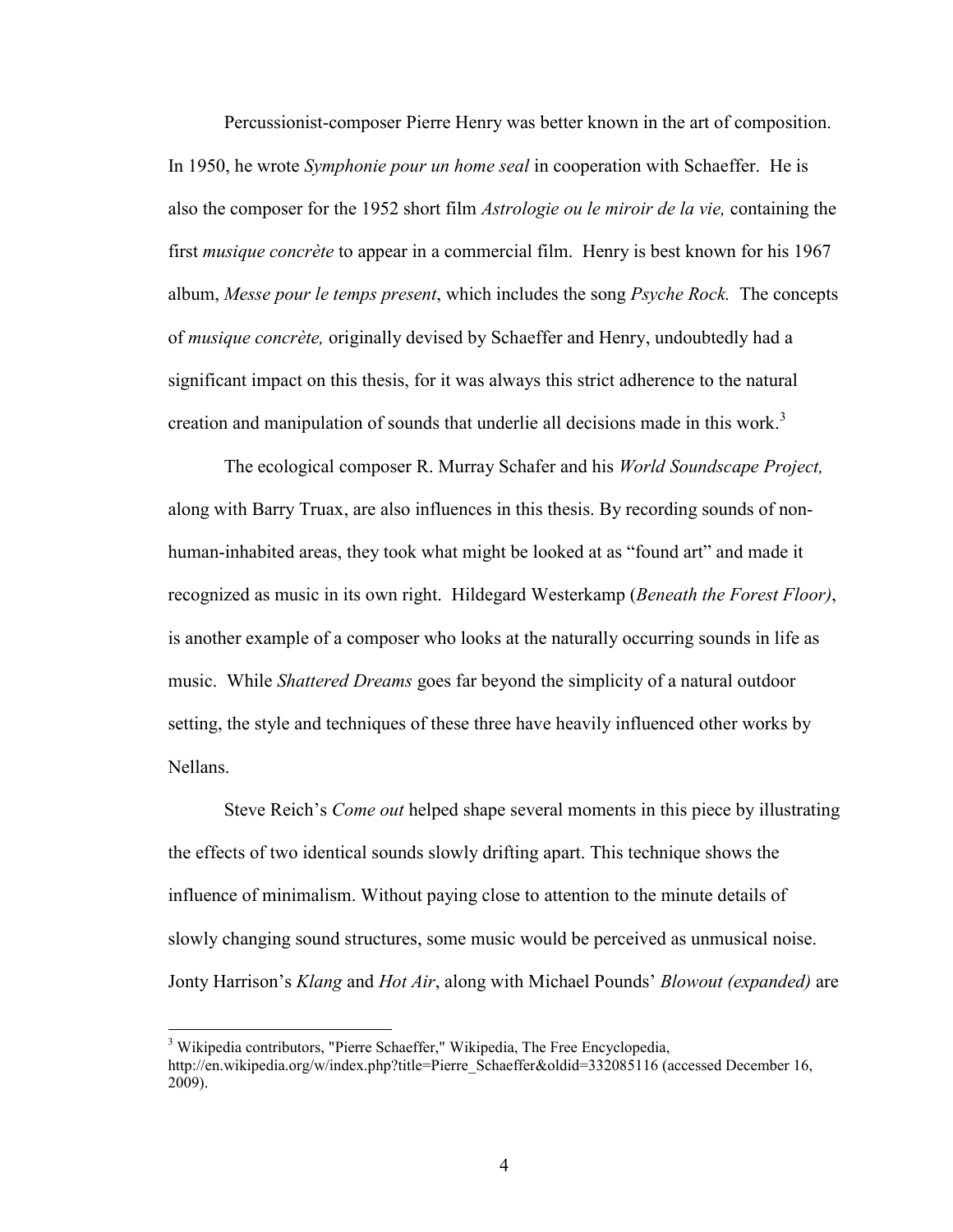great examples of how a themed opening to a piece can be developed over time with aesthetic success in the electronic world.

The sound sources for *Shattered Dreams* were chosen to be of similar origin, but on opposite ends of the sound spectrum. Concrete cinderblocks and a variety of glass objects were utilized. Both of these substances have a foundation with sand and other granular matter; however, one is rough, noisy, and compiled through a chemical process, while the other is melted and formed back into a smooth quasi-solid with more pure, resonant tones.

The cinder blocks sounds were recorded by placing one on the ground and another directly on top of it. A pair of Neumann km184 microphones were placed approximately one inch away from the edge of the two blocks in a standard "XY" pattern and the top block was dragged across and knocked into the bottom block. This created a very noisy and gritty sound allowing for a granular source similar to white noise, but with evidence of certain resonant pitches unique to the cinderblocks.

The glass sounds were captured in a more complex manner where a large cardboard box was lined with a cotton blanket and a single, solid brick was placed in the bottom center of the box. A solid brick was chosen instead of a cinderblock to minimize the tainting of the glass tones with the cinderblock's own natural resonance. Two Neumann km184 microphones were again used in a standard "XY" pattern approximately two feet above the striking point of the glass and brick. The blanket was there to abate the sound of the glass shards striking the sides of the box and to simulate a moderately anechoic chamber. A variety of glass objects were utilized including bottles of diverse sizes and shapes, lamp shades, dinner plates, and ornaments. Each piece of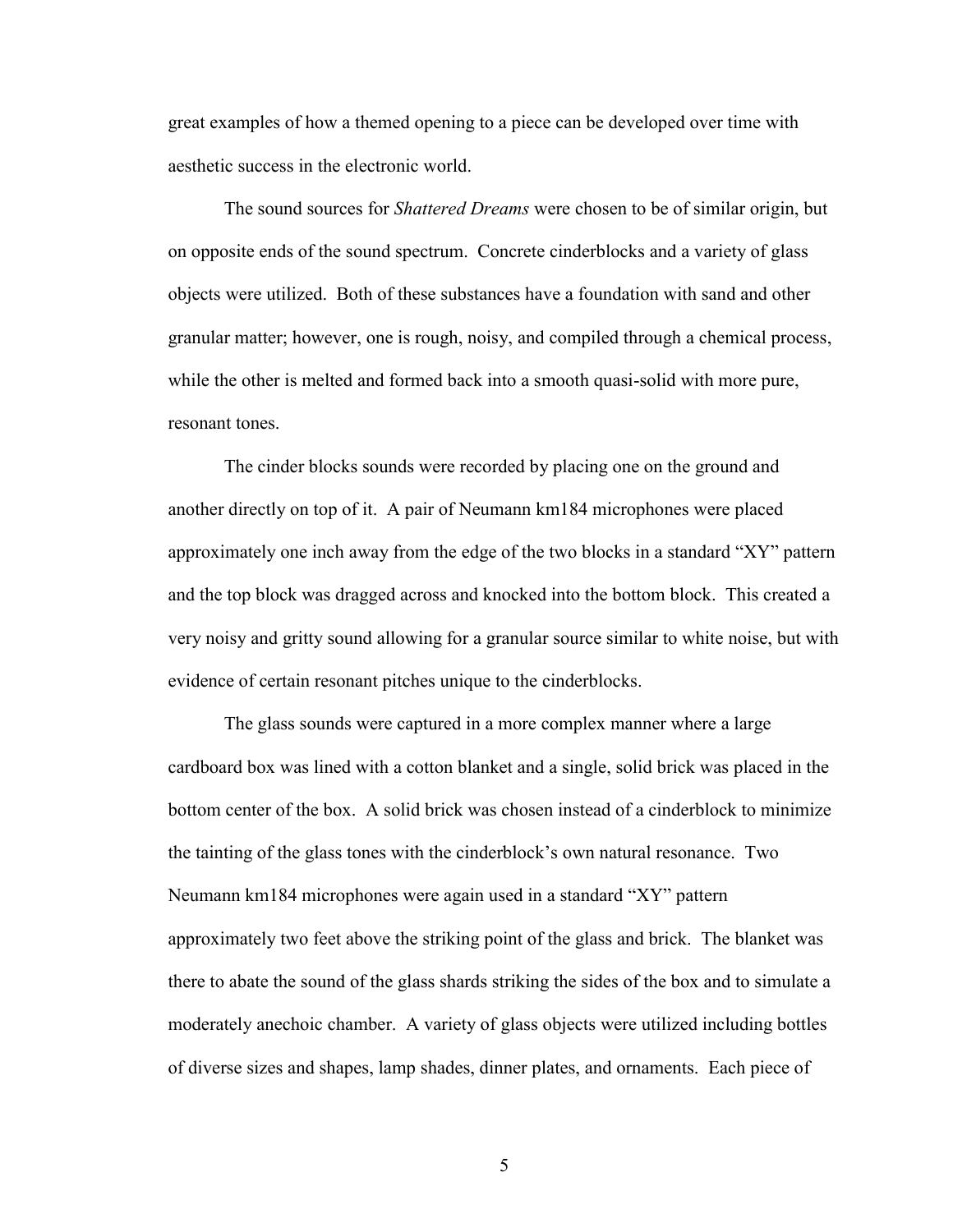glass was thrown onto the brick and shattered. If the object was not destroyed, it was removed and thrown again. Every glass sound had many similarities, but they also had their own unique array of pitches depending on how they broke apart.

Problems that occurred during the recording process were mainly found in the glass section. Because the cinderblocks were sampled in a very controlled fashion, the only real negative artifacts that were encountered were room noise and the hiss of the noise floor within the recording devices. While recording the glass breaking, there was significant wind noise from the motion of the glass objects past the recording point. At one time, an alternate recording location was attempted and the microphones were placed closer to the breaking point in a hole cut out of the side of the box. Unfortunately, the high-frequency pitches were shielded by the blanket and that dampened many of the tones emitted from the glass. It was decided that it would be easier to cut or filter the low-frequency wind noise than it would be to enhance the loss of high-frequency data. Some problems actually lent themselves to become useable sources. For example, when a bottle did not break, the bouncing glass sound could still be used, as it had similar resonant properties to the broken bottles.

*Shattered Dreams* was composed using Cubase 4 by Steinburg. The initial editing and trimming of the sound source files was done using Sound Forge 6.0 by Sonic Foundry. This is also where the reversal and layering of sounds was done. Some pitchshifting was done in sound forge, but most of it was done in Cubase. The reverb plug-ins used were RoomWorks and RoomWorks SE within the earlier VST plug-ins section of Cubase.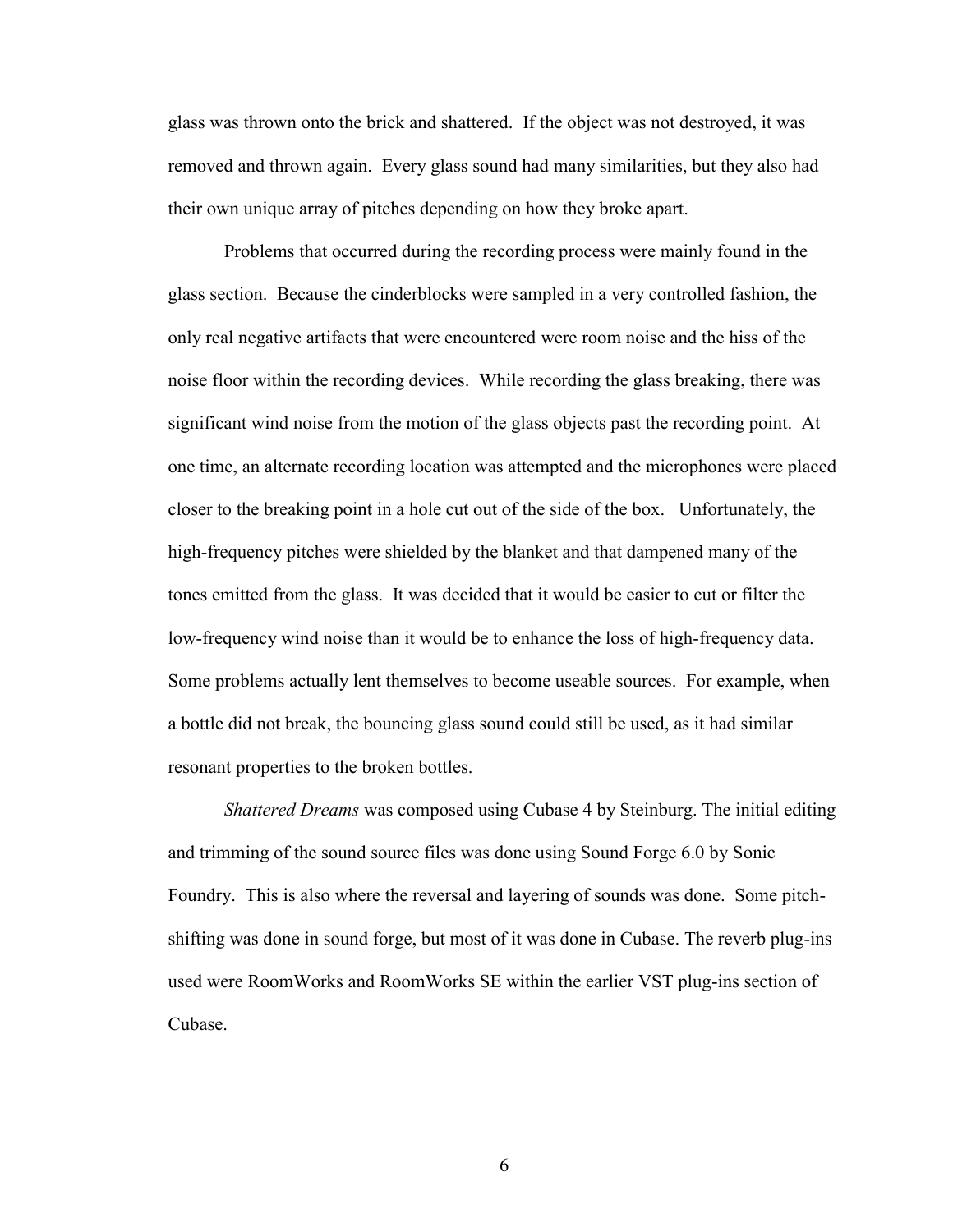The compositional methodology chosen was firmly based in *musique concrète,* therefore guiding the processes used to alter the original sound sources. Pitch shifting without time shifting reminiscent of speeding up or slowing down a tape machine was a primary element. Higher pitched glass explosions could be slowed down to a point where individual glass shards could be heard ringing out for extended periods of time. This ringing had very bell-like qualities and was the pure tone sound that was intended to be the antithesis of the scratchy cinderblock. Shifting the cinderblock sounds down conjured up sounds which mimicked that of large snow plows in the street, the creaking of a large cargo ship, or even the rumble of an earthquake. This allowed for the expansion of the perceived environmental depth within the piece.

Playing a sound backwards also opened up new possibilities. The cinderblocks, being of a noisy origin, were affected only slightly. In reverse, the main difference was that of the reverberation in the original recording room seemed to be drawn back into the block. The glass breaking, in contrast, presented a sense of the object being sucked back together and becoming whole once again. Pairing this reversed sound with the original sound created a well-received coming to and re-exploding of the object. To remove some of the harshness associated with a reversed sound, a small amount of reverb could be added to help blur the abrupt stopping of a reversed attack transient. Likewise, the addition of reverb helped to add depth to otherwise small sounds and broaden the spatial field of larger ones. The reverb used in this piece can be generally lumped into two categories: First would be the plate reverb, where, if performed in reality, would consist of a small speaker being affixed to a metal plate and a contact microphone being placed somewhere else on the same plate. As the sound travels from the source point, some of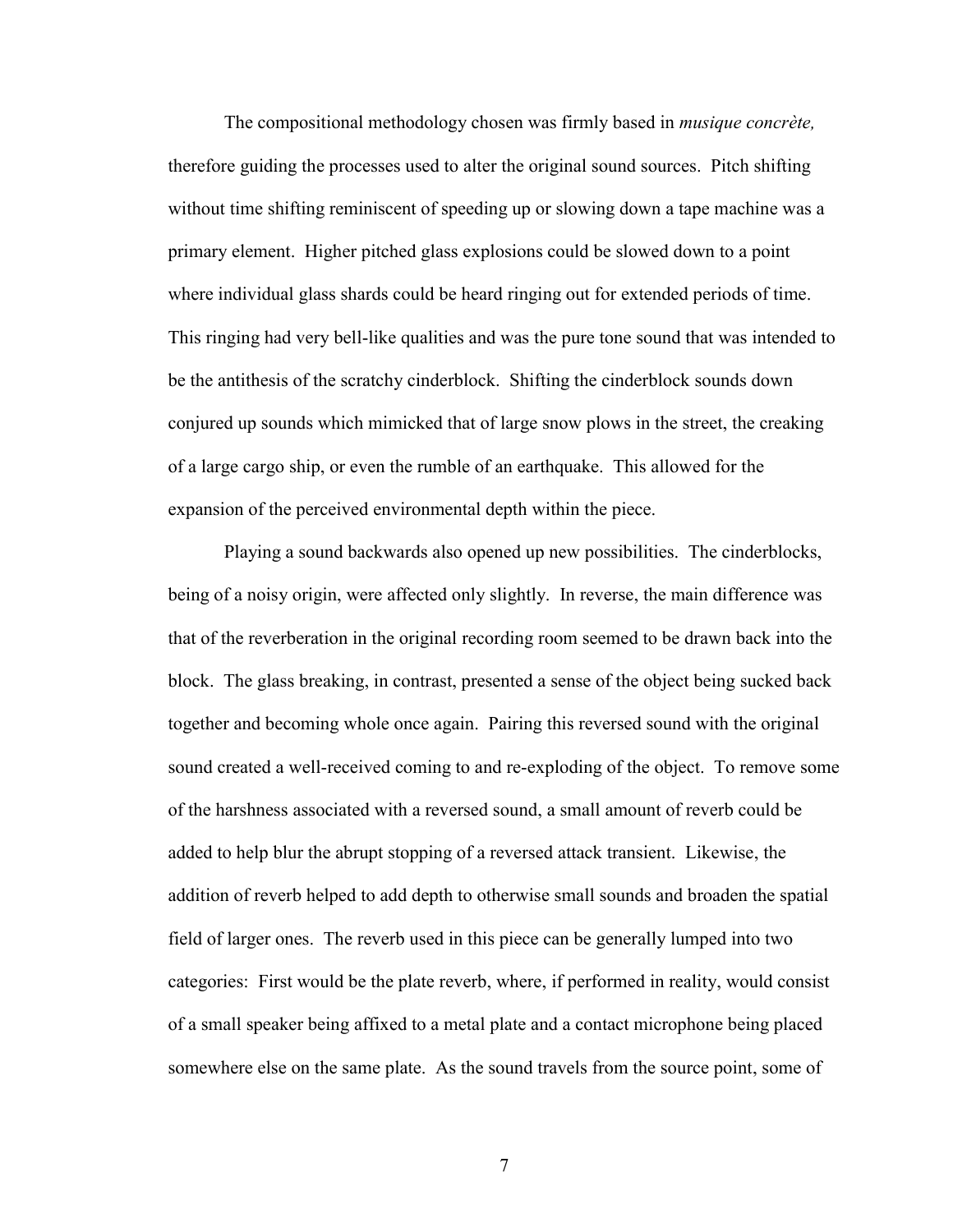the sound waves reach the microphone right away and some of them take a longer, more diluted route. This creates multiple echoes of the original sound and generally tends to warm it up. Second would be a large oil tank, wherein a speaker is placed at one end and a microphone placed at the other. The sounds emitted take not only direct paths to the microphone, but are also diffused wildly around the tank creating a long decay time as well as acquiring certain reinforced frequencies that are part of the tank's natural resonance. By adjusting the size of the tank, one can alter the basic resonant frequencies as well as how long they take to completely decay. Other sound creation methods include the use of cut-and-splice editing, where the beginning of one sound is coupled with the end of another, allowing for an unpredictable change in logical sound progression. Amplitude envelopes were also used to mask the attack of a sound and slowly fade in the sustained tones.

The basic concept behind the piece is that of contrast and transformation. The rough cinderblocks and the smooth glass lead to a stark difference in timbres. The use of panning and global placement allowed for a richness of spatialization. Sounds could be perceived in the far distance or up close and in your face. Also, the different playback speeds helped facilitate the range of high and low pitched sounds. The beginning of the piece exposes many of the original sounds coming in from all directions. Blocks moving, glass shattering, and a general rumble of destruction. As these sounds interact, they slowly transform into more diluted and distant versions of the original. Eventually, what is exposed is that both the cinderblocks and the glass object tend to share many of the same inherent resonant frequencies. As they develop, these become more and more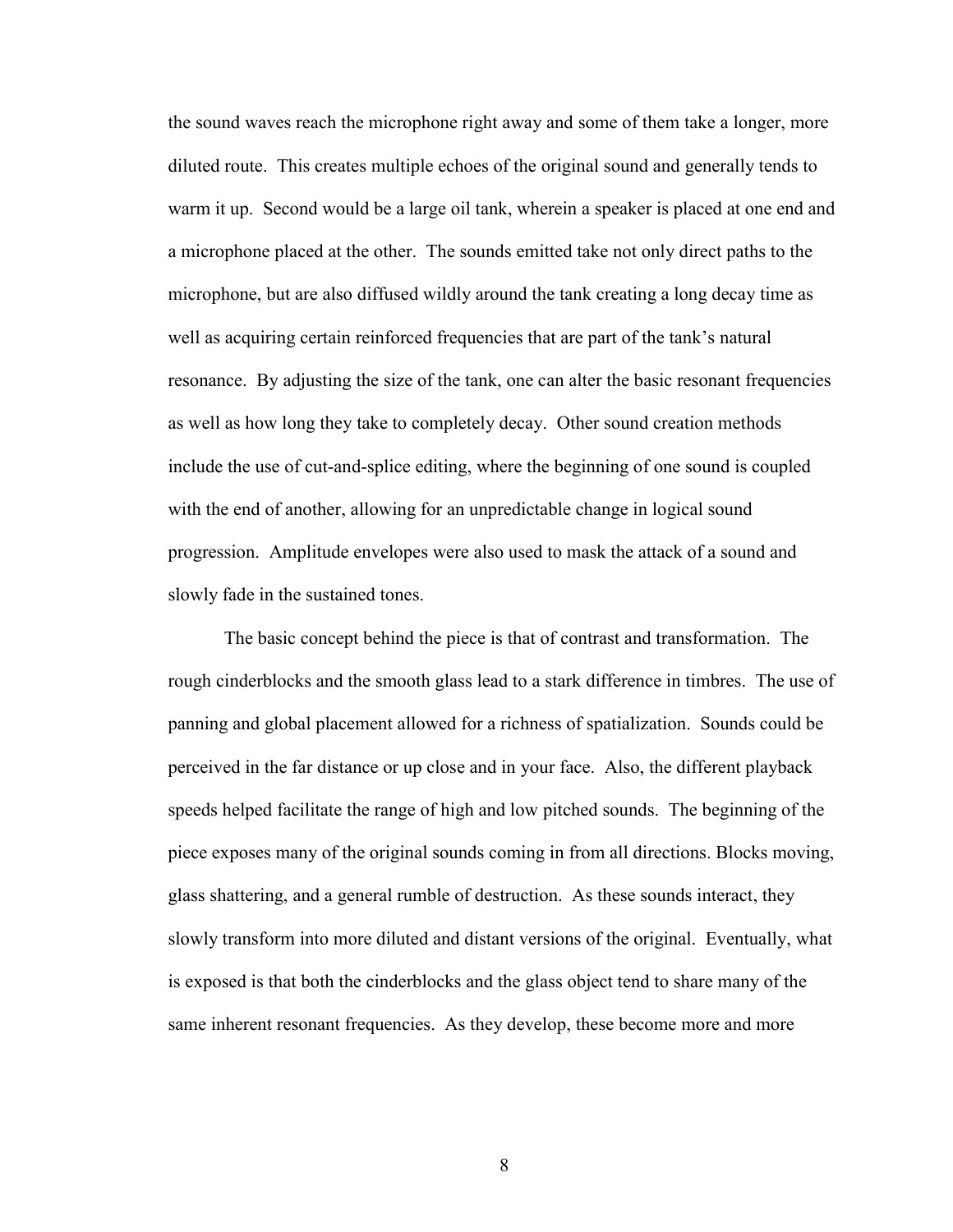evident in their presentation. What results in the end is a complex harmonic series that all the sounds seem to feed off of and, in turn, reinforce.

*Shattered Dreams* opens with the deep grinding sound of the concrete blocks, several glass objects are shattered amongst this ambiance and the two main ideas are exposed. Within the first few minutes, you can hear several different versions of the cinderblocks at many different speeds or pitches. Dotting the landscape are different pieces of glass being broken, some of which enter in a reversed format and are coupled with the original sound. Around 4'00", some of the glass sounds are pitch-shifted down far enough to expose individual shards of glass ringing amongst the aftermath of a violent explosion. This is enhanced by several reverse-forward shatters that have been heavily reverberated. These reverberated sounds take on a very distinct resonant pitch and highlight some of the pitches that the cinderblocks and glass have in common. At 5'20", there is one more lone cinderblock scrape and a brief pause. The cinderblocks emerge as the opening for the second section, except this time they are off in the cavernous distance and the glass takes a front and center role with a barrage of explosions from 6'00" to 6'30". The texture settles back down a bit after this and once again the ambient crumbling takes hold. At 7'45", the concrete sounds start to layer and the resonant glass sounds reemerge. Many more reverberant sounds start to join in and the piece works toward the climax around 10'00". At this point, there are several deep glass explosions and three cinderblock sounds that take part of the center stage. These three cinderblock sounds are all the same, except for the fact that they are pitch shifted differently. One is only slightly lower than the first, and the other is far lower. They are also arranged so that the slower ones start earlier. Right at the climax of the piece, the three sounds all reach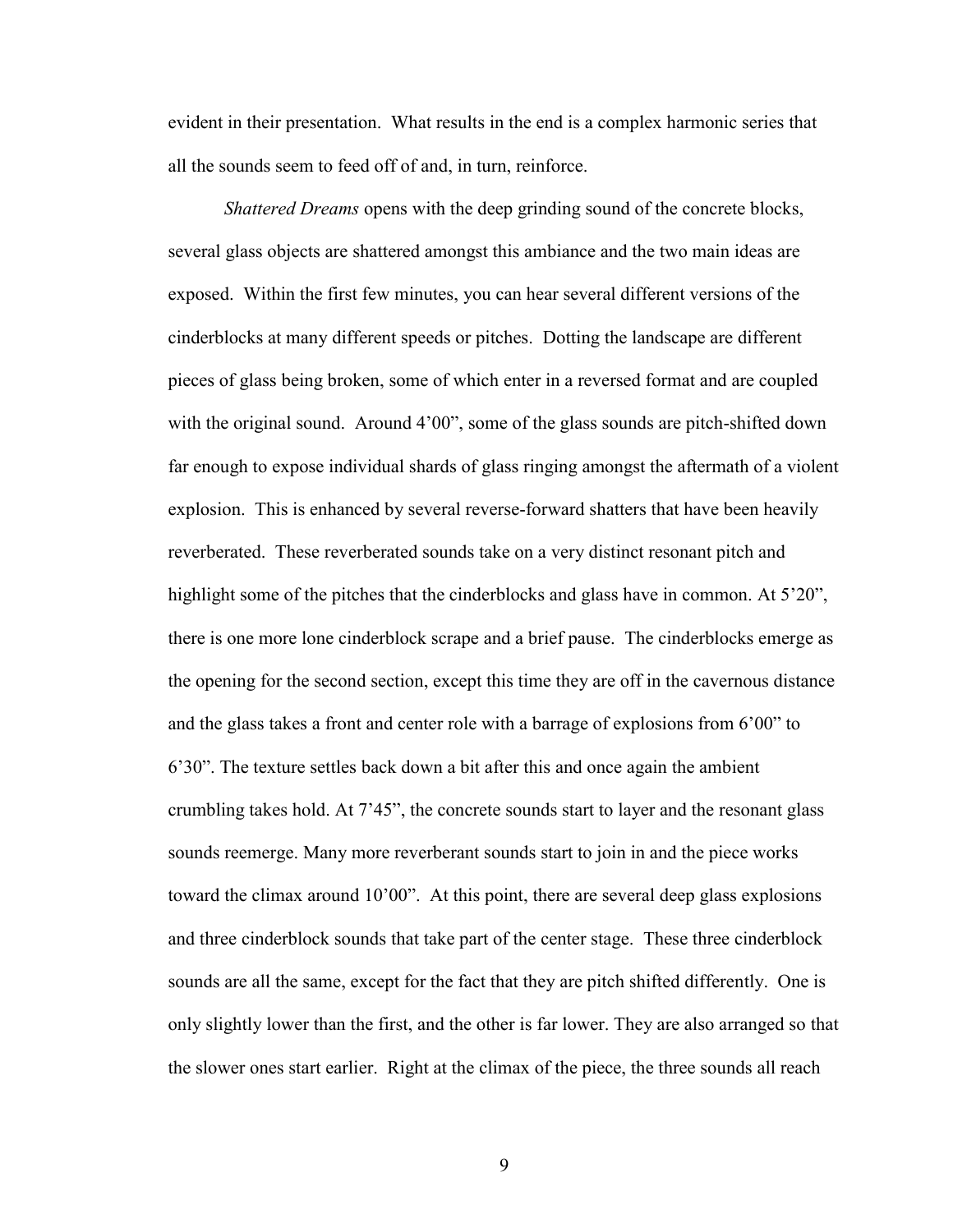the exact same point in the original sample and then slowly drift back apart. After the climax, the texture thins out and the resonant glass pitches ring out, accompanied by a few scraping cinderblock sounds reminiscent of the beginning. By 12'00", the distant crumble is starting to fade and the pitch of the glass ends the piece.

This thesis is composed by Jeffrey David Nellans, a Master's student at Ball State University in Muncie, Indiana, under the primary guidance of Michael Pounds, along with Keith Kothman, and Jody Nagel. It reflects the knowledge and mastery gained of the electronic music world as an undergraduate as well as a graduate student of the Music Technology Program. While attending Ball State, Nellans has studied composition directly under Cleve Scott, Michael Pounds, Keith Kothman, Jody Nagel, Eleanor Trawick, David Foley, and Joseph Harchanko. All of whom have helped inspire, shape, and direct Nellans' style and individuality as well as vastly improve his skill as a modern composer.